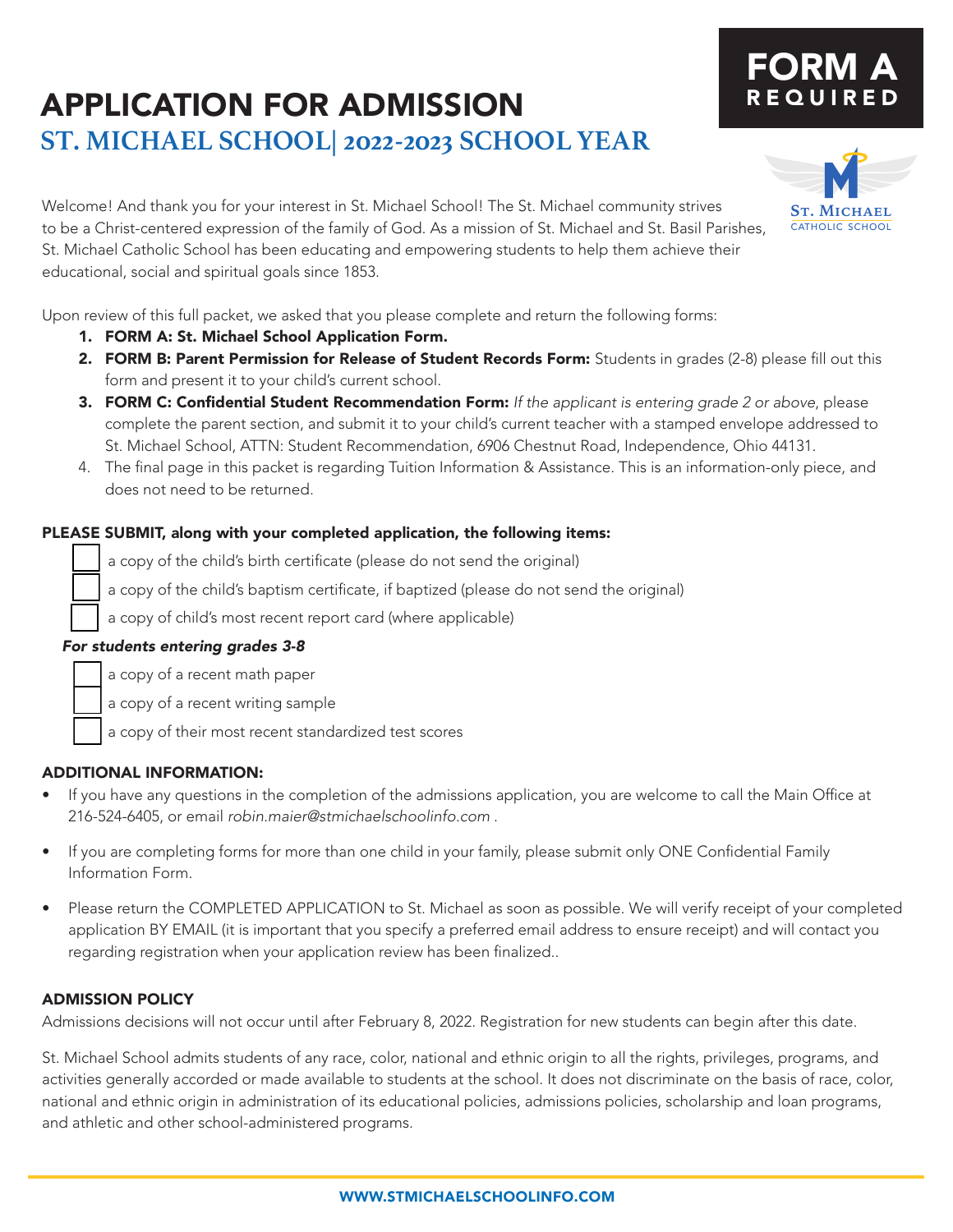## FORM A REQUIRED



| <b>STUDENT INFORMATION</b>                                                    |                                                                                |                |                                                  |                                                                       |                                                                                   |                                                                                                 |                            |  |
|-------------------------------------------------------------------------------|--------------------------------------------------------------------------------|----------------|--------------------------------------------------|-----------------------------------------------------------------------|-----------------------------------------------------------------------------------|-------------------------------------------------------------------------------------------------|----------------------------|--|
| Last Name                                                                     | <b>First Name</b>                                                              | Middle Name    | Sex                                              | Birthdate (mm/dd/yyyy)                                                | Birthplace (City, State, Country)                                                 | Date Entered (school)                                                                           |                            |  |
|                                                                               |                                                                                |                |                                                  |                                                                       |                                                                                   |                                                                                                 |                            |  |
|                                                                               | Residence Address (check box next to current address)                          | City           | County                                           | Zip                                                                   | Home Phone                                                                        |                                                                                                 | Student Parish / City      |  |
|                                                                               |                                                                                |                |                                                  |                                                                       |                                                                                   |                                                                                                 |                            |  |
|                                                                               |                                                                                |                |                                                  |                                                                       |                                                                                   |                                                                                                 |                            |  |
|                                                                               |                                                                                |                |                                                  |                                                                       |                                                                                   |                                                                                                 |                            |  |
| Ethnicity (optional)                                                          | lative Amer/Alaskan                                                            | Multiracial    | Asian                                            | Black/African American                                                | Native Hawaiian/Pacific                                                           | Hispanic                                                                                        | White<br>Other             |  |
|                                                                               | Sacraments                                                                     |                | <b>Baptism Certificate</b>                       |                                                                       | <b>Student Entered From:</b>                                                      | arochial                                                                                        | Home<br>school<br>Other    |  |
| <b>Baptism Date</b>                                                           |                                                                                | Verified by    |                                                  | School                                                                |                                                                                   |                                                                                                 |                            |  |
| Reconciliation Date                                                           |                                                                                | Church         |                                                  | School City                                                           |                                                                                   |                                                                                                 |                            |  |
| Communion Date<br>Church, City & State                                        |                                                                                | Rite           |                                                  | School State                                                          |                                                                                   |                                                                                                 |                            |  |
| Confirmation Date<br>Church, City & State                                     |                                                                                | City/State/Zip |                                                  | Grade Entering                                                        | $\square Y \square Y \square Z \square Y \square Y \square Y \square Y \square Y$ |                                                                                                 |                            |  |
|                                                                               | Student Lives With (check the box(es) to the left of who student resides with) |                |                                                  |                                                                       |                                                                                   |                                                                                                 |                            |  |
|                                                                               | Last Name                                                                      | First Name     |                                                  | Email                                                                 | Occupation                                                                        | Employer                                                                                        | Best Phone # to contact    |  |
| □ Natural Mother (NM)                                                         |                                                                                |                |                                                  |                                                                       |                                                                                   |                                                                                                 |                            |  |
| □ Natural Father (NF)                                                         |                                                                                |                |                                                  |                                                                       |                                                                                   |                                                                                                 |                            |  |
| □ Custodial Mother (CM)                                                       |                                                                                |                |                                                  |                                                                       |                                                                                   |                                                                                                 |                            |  |
| Custodial Father (CF)                                                         |                                                                                |                |                                                  |                                                                       |                                                                                   |                                                                                                 |                            |  |
| $\Box$ Other/Legal Guardian                                                   |                                                                                |                |                                                  |                                                                       |                                                                                   |                                                                                                 |                            |  |
|                                                                               | <b>RELIGION</b>                                                                |                |                                                  | PARENT STATUS<br><b>EDUCATION</b>                                     |                                                                                   |                                                                                                 |                            |  |
| Parents/Custodial Parents                                                     | Catholic, Protestant, Jewish, Other                                            |                |                                                  | Married, Separated, Divorced, Remarried,<br>Widowed, Single, Deceased |                                                                                   | Under 12 years, High School Graduate, College Non-Graduate,<br>College Graduate, Beyond College |                            |  |
| Natural Mother (NM)                                                           |                                                                                |                |                                                  |                                                                       |                                                                                   |                                                                                                 |                            |  |
| Natural Father (NF)                                                           |                                                                                |                |                                                  |                                                                       |                                                                                   |                                                                                                 |                            |  |
| Custodial Mother (CM)                                                         |                                                                                |                |                                                  |                                                                       |                                                                                   |                                                                                                 |                            |  |
| Custodial Father (CF)                                                         |                                                                                |                |                                                  |                                                                       |                                                                                   |                                                                                                 |                            |  |
| Other/Legal Guardian                                                          |                                                                                |                |                                                  |                                                                       |                                                                                   |                                                                                                 |                            |  |
| If applicable, please attach a copy of shared/custody agreement               |                                                                                |                |                                                  |                                                                       |                                                                                   |                                                                                                 |                            |  |
| Legal Guardian<br>Other Children in the Family (Please list Name & Birthdays) |                                                                                |                |                                                  |                                                                       |                                                                                   |                                                                                                 |                            |  |
| Name                                                                          |                                                                                |                |                                                  | 1.                                                                    |                                                                                   | 4.                                                                                              |                            |  |
| Address                                                                       |                                                                                |                |                                                  | 2.                                                                    |                                                                                   | 5.                                                                                              |                            |  |
| City/State/Zip                                                                |                                                                                |                |                                                  | 3.                                                                    |                                                                                   | 6.                                                                                              |                            |  |
|                                                                               | Language Spoken at Home:                                                       | English        | Other (list)                                     |                                                                       |                                                                                   |                                                                                                 |                            |  |
|                                                                               | Public School District of Residence                                            |                | Name of Public School in Student Attendance Area |                                                                       | Miles to School                                                                   |                                                                                                 | Class of (Graduation Year) |  |
|                                                                               |                                                                                |                |                                                  |                                                                       |                                                                                   |                                                                                                 |                            |  |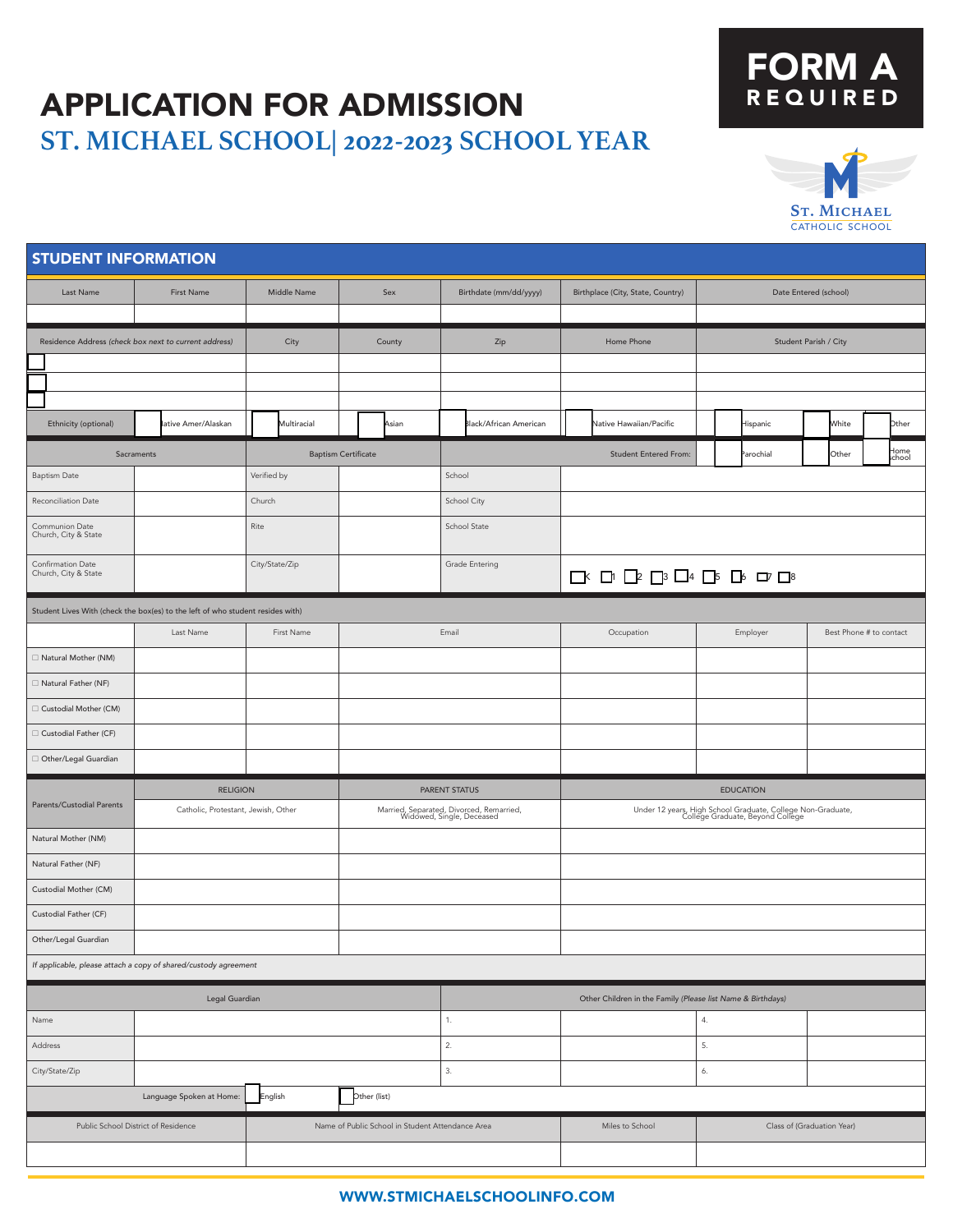# FORM B REQUIRED



### PARENT PERMISSION FOR RELEASE OF STUDENT RECORDS

In compliance with Public Law 93-380, Section 438, Subsection b (1) and b (2), Protection of Rights and Privacy of Students, schools may not divulge student records or personal information included in student records to a third party without consent of the parent/guardian of a student under the age of 18. Applicants to Kindergarten need not complete this unless the student will be repeating the Kindergarten year. All other grades (2-8) please fill out this form and return it to your current school.

I grant permission for the release of the following data regarding my child:

| Academic Records               | Individualized Educational Plans/or Service Plans |
|--------------------------------|---------------------------------------------------|
| <b>Educational Evaluations</b> | <b>Health Records</b>                             |
| Psychological Reports          | Dther school related data                         |

|  | Grade: __________________                   |
|--|---------------------------------------------|
|  |                                             |
|  | State: <u>__________</u> Zip: _____________ |
|  | Phone: _______________________              |

#### SCHOOL/AGENCY REQUESTING INFORMATION:

Release To: St. Michael School 6906 Chestnut Road Independence, Ohio 44131

Release From:

Parent/Guardian Signature: Date: Date: Date: Date: Date: Date: Date: Date: Date: Date: Date: Date: Date: Date: D

*St. Michael School recruits and admits students of any race, color, gender, or ethnic origin to all its rights, privileges, programs, and activities made available to all students.*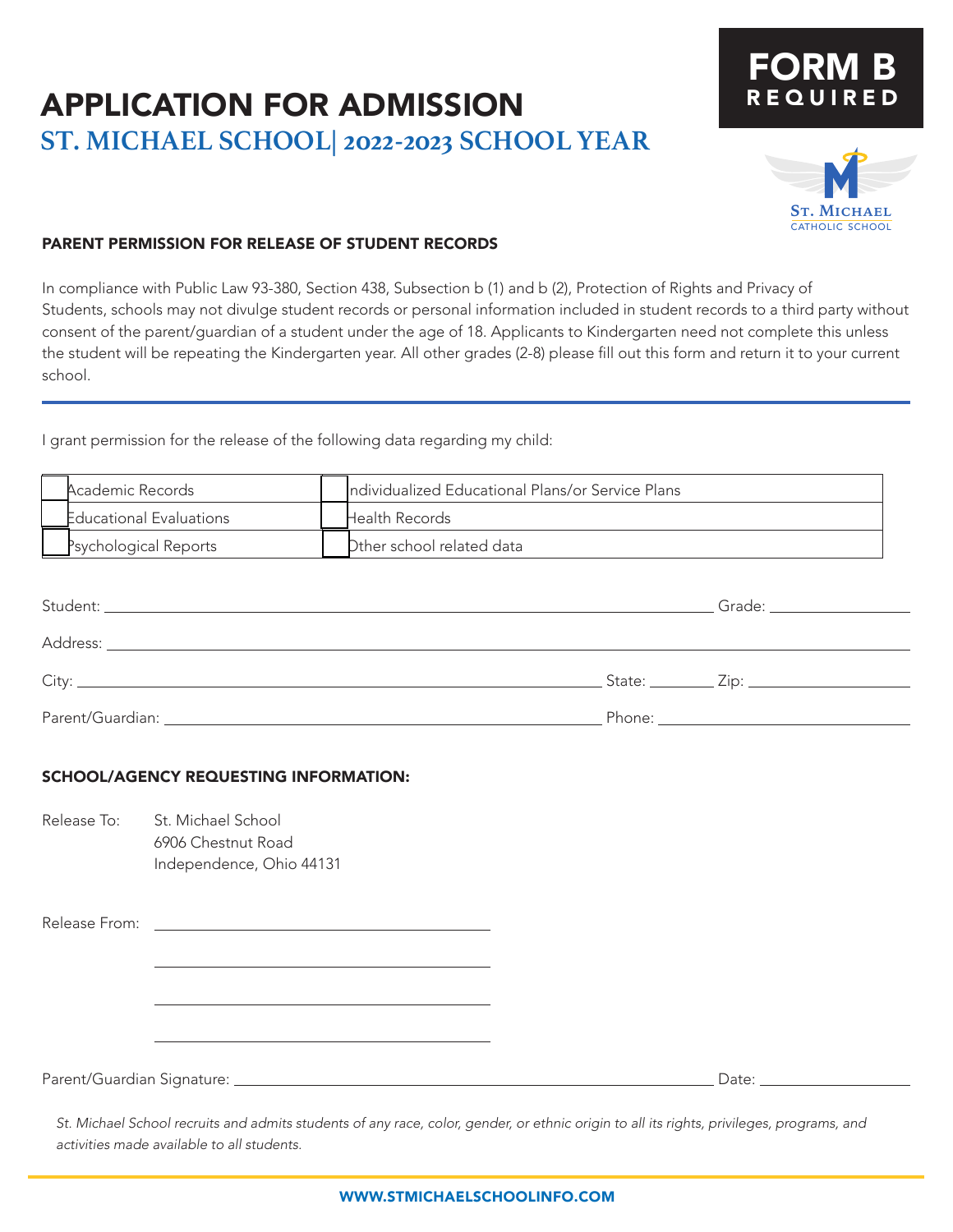# FORM REQUI



## **CONFIDENTIAL STUDENT RECOMMENDATION**: to be completed for students entering Grades 2-8 **ST. MICHAEL**

#### TO BE COMPLETED BY PARENT(S):

Please complete the first section of this form and submit it to your child's current school with an envelope addressed to St. Michael School at the following address:

### St. Michael School

ATTN: Student Recommendation 6906 Chestnut Road Independence, OH 44131

(Name of referring school) has my permission to answer the following questions and mail this form to St. Michael School in the envelope provided.

Signature of Parent/Guardian Date

## TO BE COMPLETED BY TEACHER(S):

| School:  |                        |      |
|----------|------------------------|------|
| Address: |                        |      |
| $C$ ity  | $\mathsf{State:}\_\_\$ | Zip: |

(Name of Student) has applied for admission to St. Michael School for the school year 2022-2023. Our program stresses strong academics, offering a basic curriculum. We try to provide for a normal range of learning differences, but are unable to offer remediation for significant learning needs of students. In the best interest of the child seeking admission to St. Michael School, we request that you respond to the following questions.

1. Has the student ever been recommended for or identified as needing:

| a. Psychological Testing |  | $Mes$ No |  |
|--------------------------|--|----------|--|
| .                        |  |          |  |

| b. Special Educatior |
|----------------------|
|                      |

 $\overline{a}$ 

 $\overline{a}$ 

| c. Gifted Program | $No$ $No$ |  |  |  |
|-------------------|-----------|--|--|--|
|-------------------|-----------|--|--|--|

|  |                                        | No. |
|--|----------------------------------------|-----|
|  |                                        | Nо  |
|  |                                        | No  |
|  |                                        | No  |
|  |                                        | N٥  |
|  | <b>Yes</b><br>Yes<br>Yes<br>Yes<br>Yes |     |

If the answer was "Yes" to any of the above, to what degree were the parents cooperative? \_\_\_\_\_\_\_\_\_\_\_\_\_\_\_\_\_\_\_

2. Based on your knowledge and experience with this student, would you recommend him/her for an academically-based curriculum at St. Michael School?

*please continue on next page*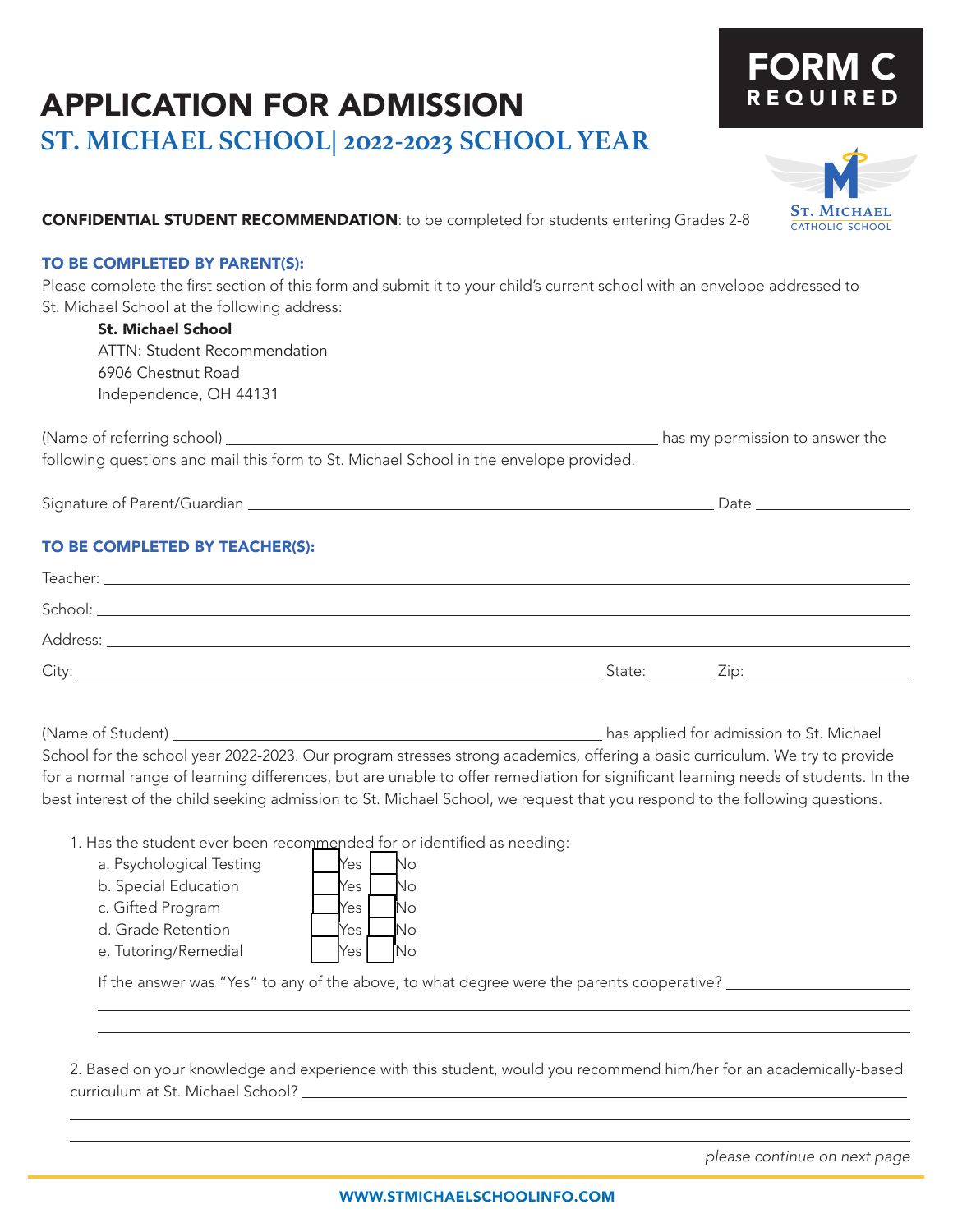# FORM C REQUIRED



### STUDENT RECOMMENDATION CHECKLIST (TO BE COMPLETED BY TEACHER)

|                                        | <b>OUTSTANDING</b> | <b>AGE APPROPRIATE</b> | <b>NEEDS IMPROVEMENT</b> |  |
|----------------------------------------|--------------------|------------------------|--------------------------|--|
| <b>WORK HABITS</b>                     |                    |                        |                          |  |
| Follows directions                     |                    |                        |                          |  |
| Listens carefully                      |                    |                        |                          |  |
| Completes assignments                  |                    |                        |                          |  |
| Works independently                    |                    |                        |                          |  |
| Works for accuracy and neatness        |                    |                        |                          |  |
| Works cooperatively in the group       |                    |                        |                          |  |
| Uses creative abilities                |                    |                        |                          |  |
| Demonstrates organizational skills     |                    |                        |                          |  |
| Is willing to try new activities       |                    |                        |                          |  |
| Responds positively to criticism       |                    |                        |                          |  |
| Expresses ideas well                   |                    |                        |                          |  |
| <b>SOCIAL DEVELOPMENT</b>              |                    |                        |                          |  |
| Demonstrates self control              |                    |                        |                          |  |
| Is courteous and considerate           |                    |                        |                          |  |
| Respects rights and property of others |                    |                        |                          |  |
| Asks for help when appropriate         |                    |                        |                          |  |
| Assume responsibility                  |                    |                        |                          |  |
| Follows school rules                   |                    |                        |                          |  |
| Is comfortable with adults             |                    |                        |                          |  |
| Is supportive of peers                 |                    |                        |                          |  |
| PHYSICAL DEVELOPMENT                   |                    |                        |                          |  |
| Small muscle control & coordination    |                    |                        |                          |  |
| Large muscle control & coordination    |                    |                        |                          |  |
| Speech development                     |                    |                        |                          |  |

Thank you for your cooperation and for the time spent in completing this form.

Signature of person completing this form Date

*St. Michael School recruits and admits students of any race, color, gender, or ethnic origin to all its rights, privileges, programs, and activities made available to all students.*